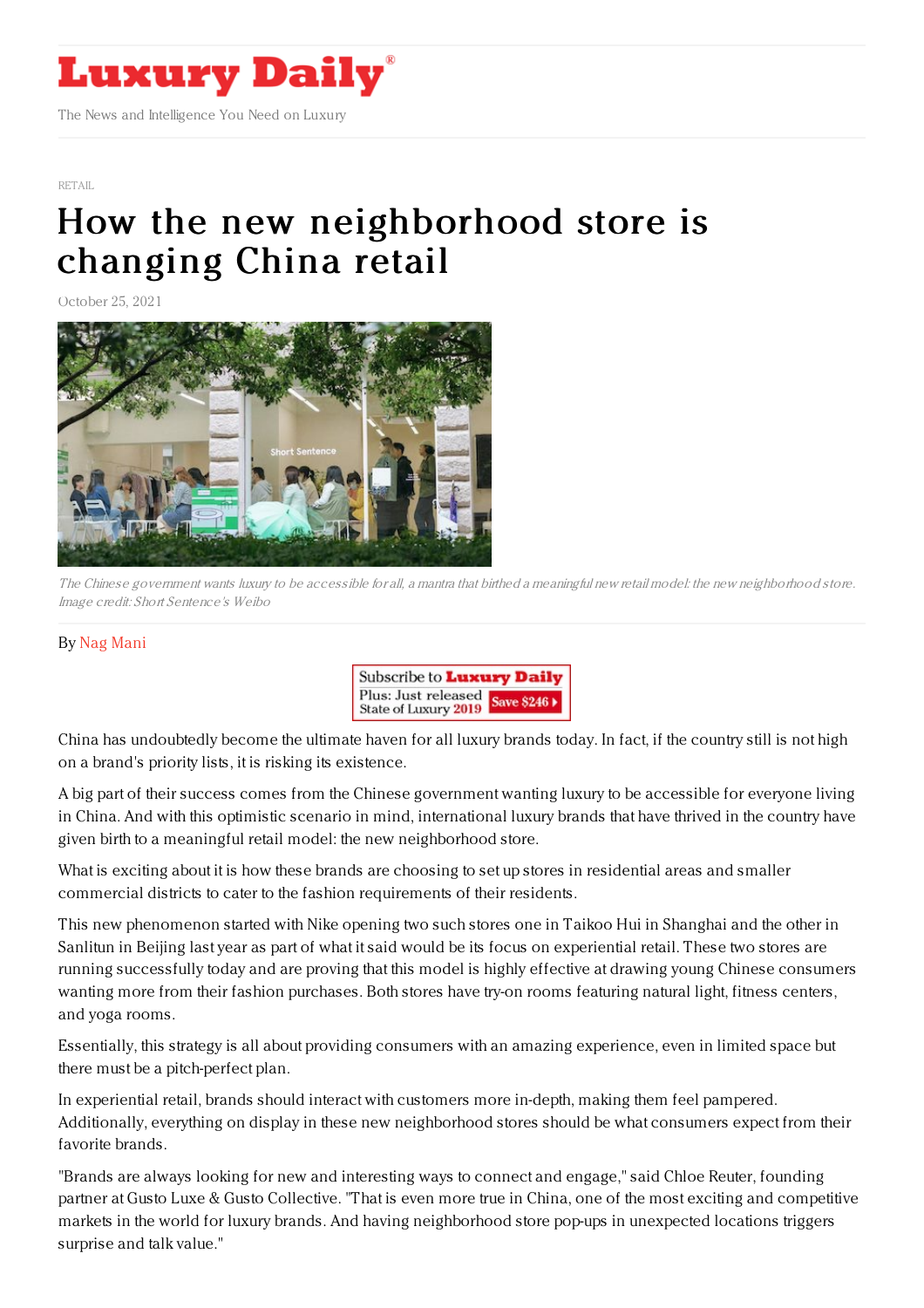According to a survey done by S&P Global Inc. this year, almost 50 percent of people in the United States still preferred going to [bricks-and-mortar](https://jingdaily.com/luxury-brick-and-mortar-chanel-puma/) stores after COVID-19 risks lessened there.

Although the ecommerce business seemed to be the panacea for the severe pandemic interruptions, the lure of physical stores has not completely worn off.

As per the latest report by PwC, the desire to go out and shop in-store also remains strong in China, with 53 percent of consumers showing a willingness to offline shop at least once a day or week. Interestingly, 51 percent of those Chinese consumers said it mattered to see the products in person.

New neighborhood stores boom in Shanghai

Meanwhile, Chinese brands are also coming up with new neighborhood stores to woo Gen-Z consumers. One of them is the online women's fashion retailer, Short Sentence, which opened its first store on Anfu Road in Shanghai at the start of this year to please proactive consumers. And this goal became possible, thanks to the fanciful store's designer, the award-winning architecture firm AIM Architecture.

The store organized an event in April as part of its first neighborhood get-together. At it, representatives from the Shanghai-based design studio AIM and the new modern platform SandwiChina including people from the nearby neighborhood spoke about experiences at the bucolic store while shedding light on life in the region.

Guan Lin, who founded the label Short Sentence in 2015, believes the all-new 100-square-meter store is in sync with what she wanted it to be: a place where shoppers can find serenity in the middle of nature and shop with a relaxed mind.

"I think nature should be part of our lives every day, and I've made it happen with a beautiful pop-up garden installation in the backyard of my store," she said. "It isn't like any other shop you see around. My store simply breeds creativity and innovation."

Adjacent to Ms. Guan's store is a furniture store named Cabana, located at Kerry Center in Shanghai.

The store smartly created a map, helping to bring together major neighborhood stores such as Juanjuan Old Tailor Shop, Bank Gallery, Jicheng Watch & Lock Repair and Hongyi Grocery Store, making the area easier for shoppers to navigate.

"The highlights of any great neighborhood can be gauged by its neighborhood stores, which are capable of flexibly serving the needs of people," said Demos Zhu, cofounder of Cabana, which also has a flagship store on JD.

The primary role of neighborhood stores

Now, the idea of a neighborhood store is not restricted to only fashion and furniture. Rather, the horizon is expanding.

For example, the concept of Nio House, best known as a lifestyle brand, has been developed by the country's renowned electric automobile company [NIO](https://jingdaily.com/tesla-china-luxury-status-nio-xiaopeng/) to appeal to the community of car lovers in more ways than one.

Dedicated to spreading this goodwill, it has 28 such branches across China to provide a multifaceted experience that includes areas for events and exhibitions, fine dining, reading and debate. Most importantly, its sole purpose is to generate a sense of communal feeling among its buyers. In other words, it feels like a second home to its customers.

Chengdu's Chunxi Road is another popular block where consumers can go and enjoy the pleasures of new neighborhood stores at a snail's pace.

However, the brands need to choose a neighborhood that has all the prerequisites to meet their goals. But this comes with risks that are worth taking because the stores located in convivial neighborhoods play a big role in catching the attention of people from all walks of life.

Besides, there is a lot of scope for neighborhood stores to be successful in the market. They can be showrooms or digital pick-up units. Here, customers come to the store for just a superior experience. Once the products have been thoroughly examined by them in a store, they can book them online.

The neighborhood stores in commercial districts can be a big business if they're backed by retail freehold owners and developers.